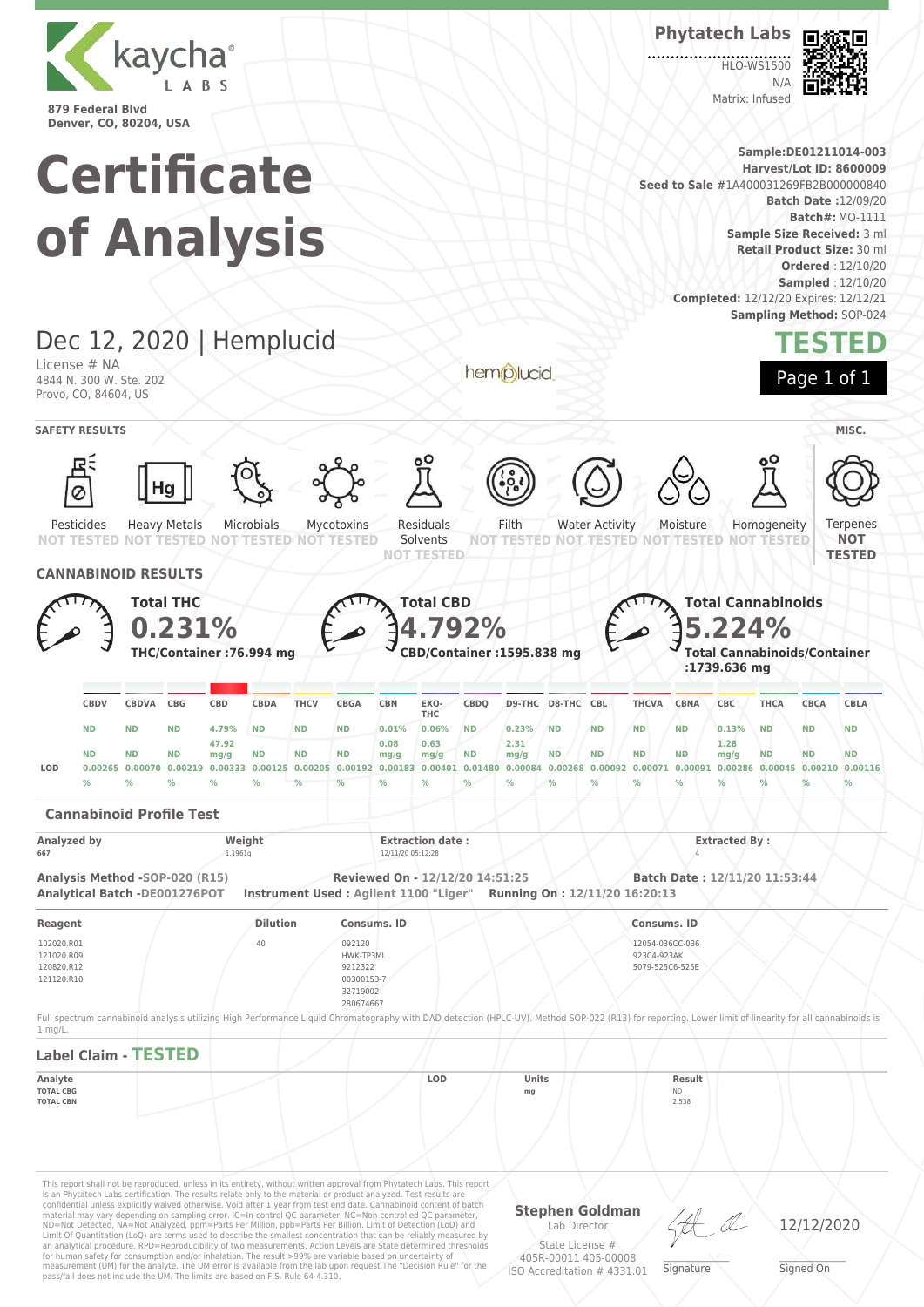

**Certificate of Analysis** **Phytatech Labs**

**HLO-WS1500**  $N/L$ Matrix: Infused



**Sample:DE01218016-005 Harvest/Lot ID: 8600009 Seed to Sale #**1A400031269FB2B000000865 **Batch Date :**12/09/20 **Batch#:** MO1111 **Sample Size Received:** 30 ml **Retail Product Size:** 30 **Ordered** : 12/18/20 **Sampled** : 12/18/20 **Completed:** 12/24/20 Expires: 12/24/21 **Sampling Method:** SOP-024



## Dec 24, 2020 | Hemplucid

License # NA 4844 N. 300 W. Ste. 202 Provo, CO, 84604, US

**SAFETY RESULTS** MISC.























hemplucid









Terpenes

Pesticides **NOT TESTED**

Solvents

**NOT TESTED NOT TESTED**

Water Activity Moisture **TESTED NOT** Homogeneity **NOT TESTED**

**NOT TESTED**

**PASSED**

**PASSED**

**NOT TESTED NOT TESTED**

Filth

This report shall not be reproduced, unless in its entirety, without written approval from Phytatech Labs. This report<br>is an Phytatech Labs certification. The results relate only to the material or product analyzed. Test

### **Stephen Goldman**

Lab Director State License # 405R-00011 405-00008 ISO Accreditation # 4331.01

Ht

\_\_\_\_\_\_\_\_\_\_\_\_\_\_\_\_\_\_\_ Signature

12/24/2020

\_\_\_\_\_\_\_\_\_\_\_\_\_\_\_\_\_\_\_ Signed On